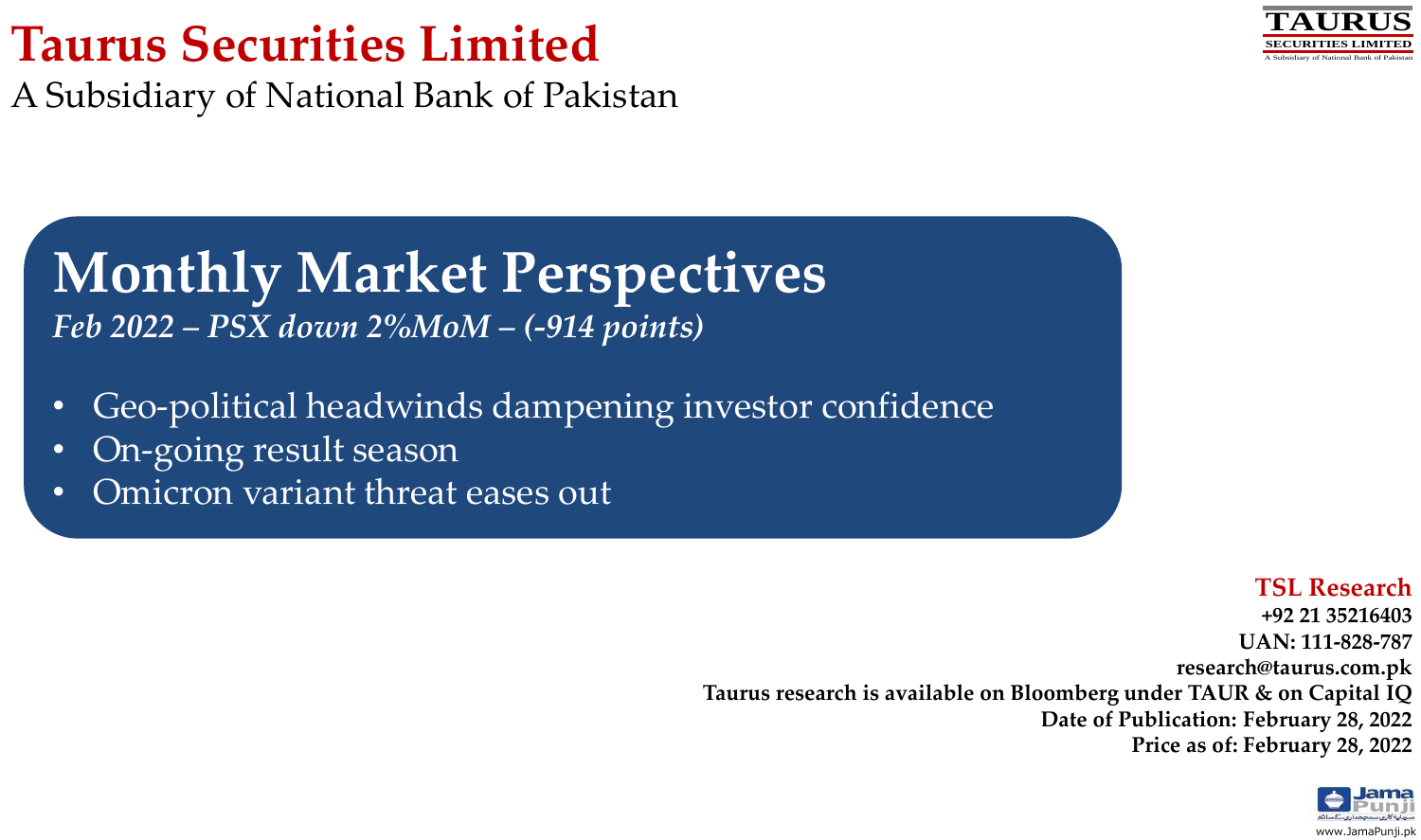# **KSE-100 index down 2%MoM in Feb'22 (-914 points)**



## **Monthly Market Update Monday, February 28, 2022**

#### **Monthly Index Performance:**

- KSE-100 index closed at 44,461 as of Feb'22, down 2%MoM (-914 points). Net FIPI outflow clocked-in USD 15.04Mn during Feb'22.
- **Average value traded in Feb'22:** PKR 7.2Bn down 13%MoM
- **Average volume traded in Feb'22:** 226.4Mn shares down 14%MoM **Key triggers for the market during Feb'22:**
- Geo-political tensions amid Russia-Ukraine conflict
- Omicron eases down. Positivity rate down to 2.02% (Feb).
- IMF Board approved next disbursement of USD 1Bn under the EFF.
- NCPI hit 24 month high of 12.96% in Jan'22. 12.5% expected for Feb'22.
- 7MFY22 Current account deficit crosses USD 11Bn mark, mainly on account of higher import bill because of rising commodity prices.
- Pakistan's foreign exchange reserves declined to USD 23.2Bn.
- Results season in full swing with several companies announcing cash dividend as well as bonus.
- Pakistan's foreign debt and liabilities (outstanding) ticked up 6.89% to USD 130.6Bn in 1HFY22.
- Foreigners sold USD 15.04Mn worth of shares in Feb'22.

**Forward Earnings Yield compared to 10Y PIBs**

| As on<br><b>Period end</b> | 10 Year<br><b>PIBs</b> | <b>TSL</b><br><b>Forward</b><br>P/E(x) | <b>TSL</b><br><b>Forward</b><br><b>Earnings</b><br><b>Yield</b> | <b>Differential</b><br>(RHS) | <b>KSE-100</b><br>Index<br>Quarterly | Avg. Daily<br><b>Volume</b> |
|----------------------------|------------------------|----------------------------------------|-----------------------------------------------------------------|------------------------------|--------------------------------------|-----------------------------|
| <b>Sep'20</b>              | 9.7%                   | 7.32                                   | 13.7%                                                           | 4.00%                        | 18.7%                                | 500                         |
| <b>Dec'20</b>              | 10.0%                  | 6.71                                   | 14.9%                                                           | 4.90%                        | 7.8%                                 | 393                         |
| <b>Mar'21</b>              | 10.4%                  | 6.36                                   | 15.7%                                                           | 5.30%                        | 1.9%                                 | 558                         |
| <b>Jun'21</b>              | 10.0%                  | 6.32                                   | 15.8%                                                           | 5.85%                        | 6.2%                                 | 669                         |
| <b>Sep'21</b>              | 9.9%                   | 4.96                                   | 20.2%                                                           | 10.28%                       | $-5.2%$                              | 412                         |
| <b>Nov'21</b>              | 11.9%                  | 4.85                                   | 20.6%                                                           | 8.70%                        | $0.4\%$                              | 295                         |
| <b>Dec'21</b>              | 11.6%                  | 4.44                                   | 22.5%                                                           | 10.91%                       | $-0.7%$                              | 274                         |
| Feb'22 TD                  | 11.1%                  | 4.54                                   | 22.0%                                                           | 10.96%                       | $-0.3%$                              | 246                         |

*Source: PSX, MUFAP & TSL Research*

#### **Forward Earnings Yield vs 10 Year PIBs**

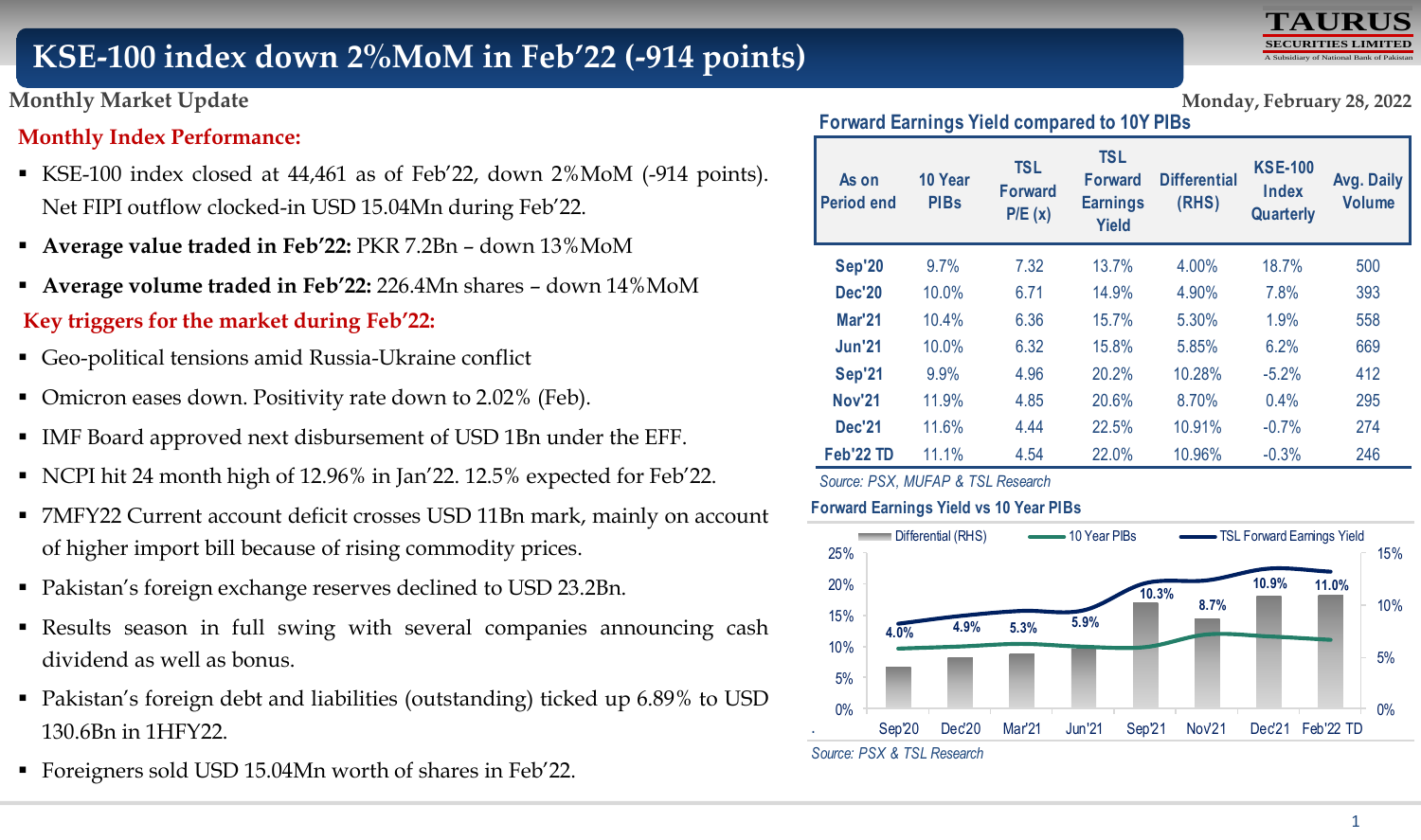# **Positives to look forward to…**

## **Monthly Market Update**

## **Daily vaccination numbers rising**

- So far over 209Mn vaccine doses have been administrated with 96.2Mn people fully vaccinated.
- The Government has approached COVAX to start vaccination of children aged five to 11yrs (numbering 43.7Mn) and to make booster dose compulsory in the coming days.

## **Strong performance of high-frequency growth indicators**

- **Auto sales:** up 3.5%YoY, during 7MFY22.
- **Housing Finance:** PKR 304Bn at the end of Jan'22, up 2.2%MoM.
- **Auto Financing:** PKR 390Bn at the end of Jan'22, flat MoM.
- **LSMI Index:** Up 7.4% during 1HFY22.
- **Power Generation:** Up 9%MoM during Jan'22.
- Further, the IMF expects FY22 GDP to grow 4% and 4.5% (FY23).

## **USD 1.17Bn Foreign Direct Investment fetched during 7MFY22**

 Pakistan fetched FDI amounting to USD 1.17Bn, up 11% during 7MFY22 showing increasing business confidence.

## **USD 3Bn from the IMF to be received before Sept'22**

- Inflows from the IMF to support foreign exchange reserves, finance the current account deficit and keep the rupee stable amid stable foreign exchange reserves position. Issue of USD 1Bn Eurobonds next month to further support reserves.
- Moreover, Pakistan has also secured USD 10Bn in commitments from friendly countries and multilateral organization for repayment for loans maturing in FY22 as per the IMF Staff Report.

#### **Positive Geo-Political developments**

- PM Imran Khan visit to Russia 23Yrs after former PM Nawaz Sharif in 1999 to strengthen up bilateral ties including energy cooperation besides exchanging views on major regional and international issues.
- Pakistan and Afghanistan to work on Torkham border issues for smooth flow of trade and pedestrians.

#### **Tax-incentives to Tech & Pharma sector**

- Multiple exemptions announced by the Govt to unleash export potential of the IT sector with an aim to reach USD 50Bn in a few years, already up 32.65% during 7MFY22.
- Short-term incentives for the Pharma sector to cultivate growth.



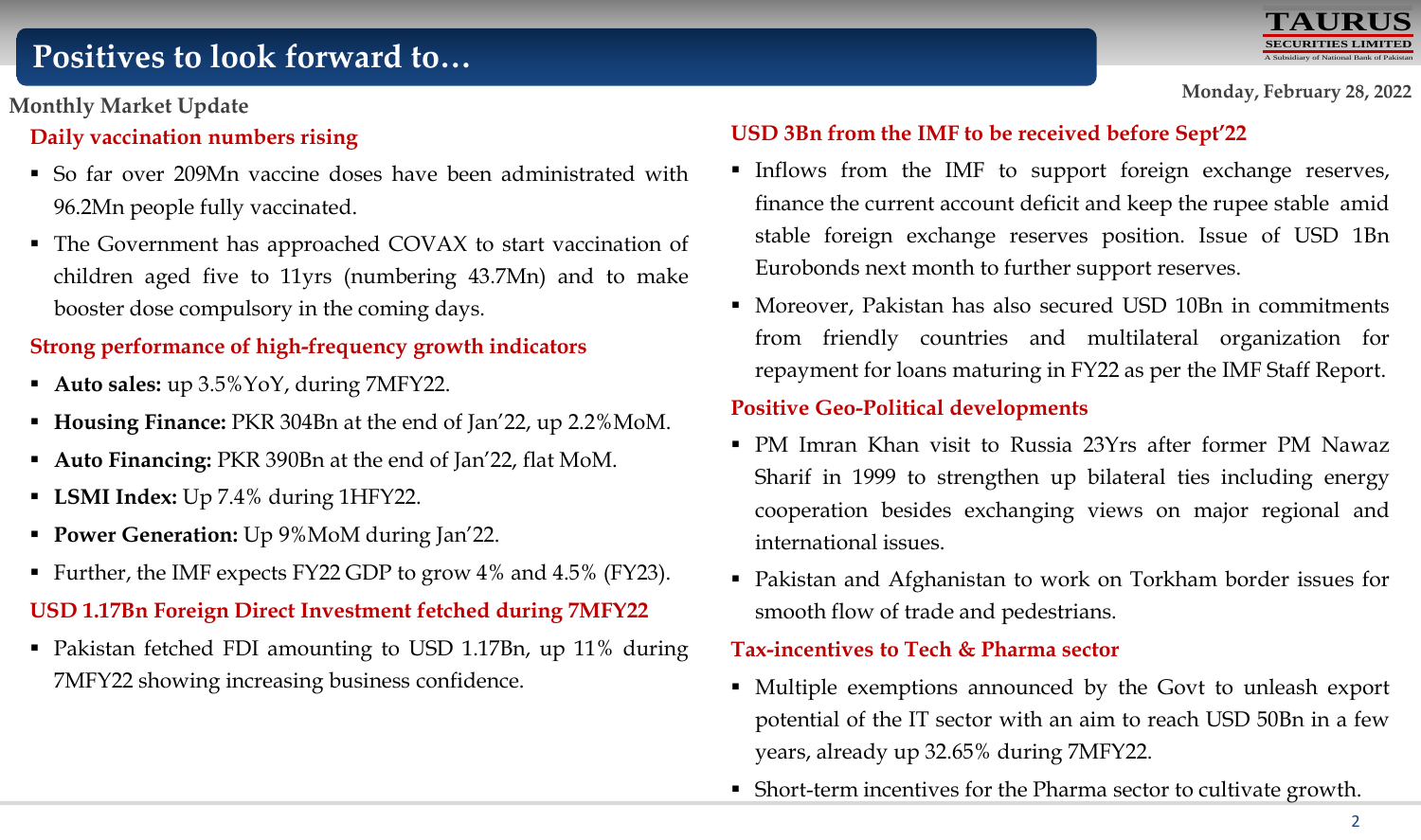# **Macroeconomic Update FY22TD**

## **Monthly Market Update**

# **Large-scale Manufacturing Index (LSMI); up 6.4%YoY in Dec'21**

• Led by growth in: i) Wood sector  $(4.78x)$ ; ii) Furniture  $(1.81x)$ ; iii) Automobile (83%) sectors. 1HFY22 LSMI up 7.4%YoY.

# **6MFY22 fiscal deficit recorded at 2.1% of GDP**

- Fiscal deficit during Jul-Dec'21 was recorded at 2.1% of GDP. Whereas, the primary balance posted a surplus of PKR 81Bn (0.1% of GDP).
- 7MFY22 tax collection up 30%YoY. Target exceeded by PKR 262Bn.

## **FY22TD Inflation recorded at 10.26%**

Inflation for Jan'22 spiked to 12.96% on account of soaring food and energy prices & imported items. FY22 TD headline inflation recorded at 10.26%. 12.5% NCPI expected for the month of Feb'22.

# **7MFY22 CAD arrived at 3.5% of GDP; Remittances up 9.1%**

 7MFY22 CAD has crossed USD 11.6Bn i.e. 5.7% of GDP. Trade deficit swelled to USD 21Bn. Remittances up 9.1%YoY i.e. USD 18Bn.

# **FY22TD: Rupee down 12% against the greenback**

- Rupee has lost 12% in value against USD FY22TD, despite brief moments of recovery during the period.
- Real-Effective Exchange Rate (REER) as of Jan'22 was recorded at 97.03 unchanged from its level recorded in Dec'21.



#### **Pakistan's Current Account Performance (USD Mn)**



*Source: SBP & TSL Research*

**Monday, February 28, 2022**

**TAURUS**

**SECURITIES LIMITED** A Subsidiary of National Bank of Pakistan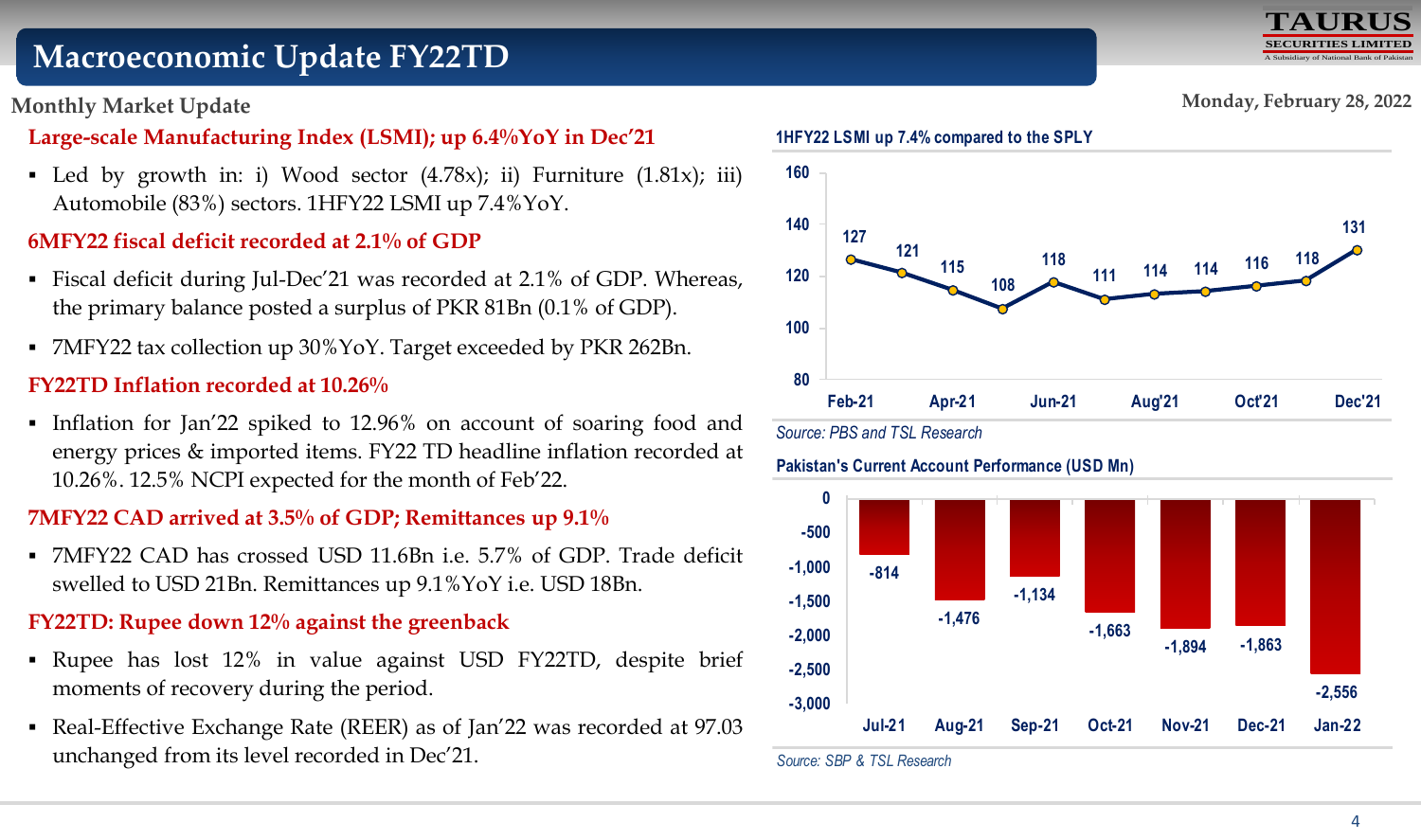# **What are the Risks?**

**Monthly Market Update**

## **Russia-Ukraine war to impacts the overall geo-political scenario**

 Prolonged Russia-Ukraine war to have devastating impact on global commodity prices i.e. Oil, Gas, Wheat etc. which are already at record levels post-pandemic. Pakistan to lose out due to significant dependence on energy and food imports.

## **International commodity prices on a bull run again**

- Commodity prices have yet again increased as production struggles to meet demand along with geo-political challenges. High commodity prices coupled with supply chain disruptions is likely to slowdown economic expansion in the near term, supporting high inflation.
- Raw material and intermediaries prices have also risen as oil prices soar near USD 100/bbl. level, ultimately hurting industry margins. International coal prices up 95.3% during FY22TD.

## **External sector vulnerabilities continue to grow**

Debt repayments have reached alarming levels as the GoP is expected to pay back USD 8.64Bn on account of foreign loans in 2HFY22. Moreover, 'Global Risks Report 2022' by World Economic Forum has also listed debt crisis as a top risk for Pakistan. SBP's foreign exchange reserves have also fallen 12.6% TD from their high of USD 20.15Bn in Aug'21.



*Source: Bloomberg & TSL Research*

#### **Monday, February 28, 2022**

**TAURUS SECURITIES LIMITED** A Subsidiary of National Bank of Pakistan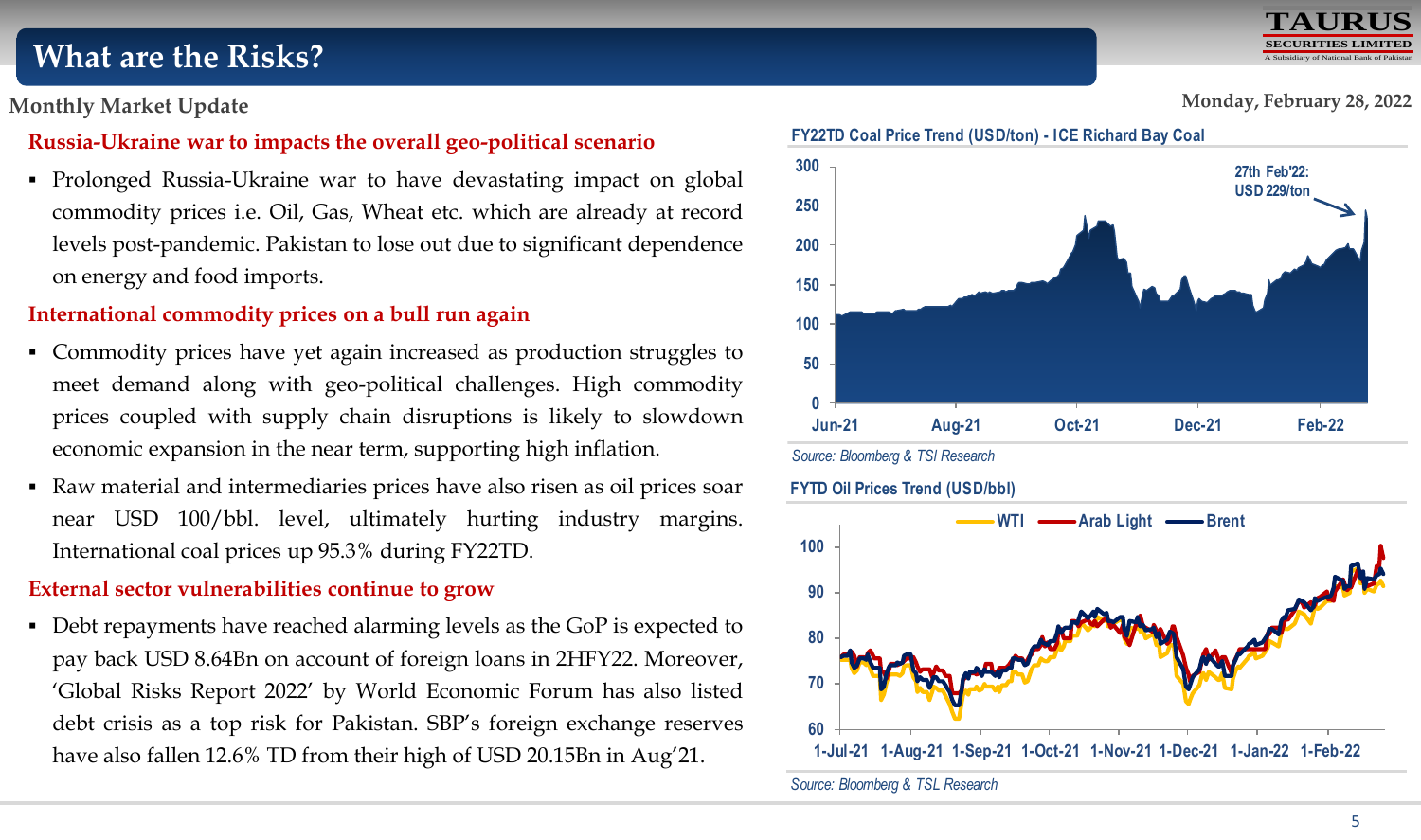# **Emerging Markets Performance – CY22 TD: Pakistan remains flat**

#### **Monthly Market Update**

**Monday, February 28, 2022**

**TAURUS SECURITIES LIMITED** A Subsidiary of National Bank of Pakistan

#### **Emerging Market Returns CY22 TD**



*Source: Investing.com & TSL Research As of February 28, 2022 close*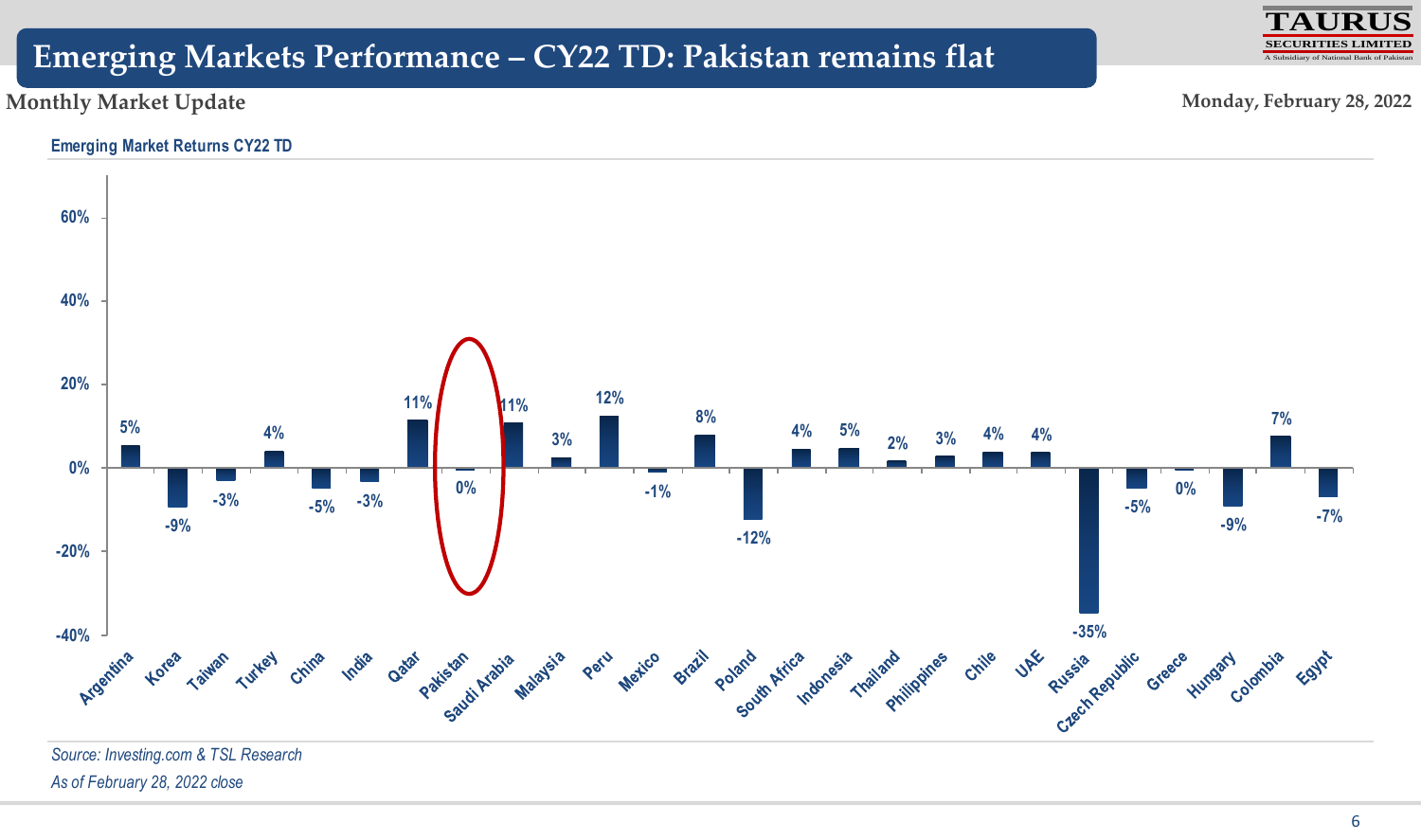# **KSE-100 Index CY22 TD Return for Major Sectors**

## **Monthly Market Update**

**Monday, February 28, 2022**

**TAURUS BITIES**  $\overline{\text{Area}}$  of National

## **CY22TD Sector-wise return**



*Source: PSX & TSL Research*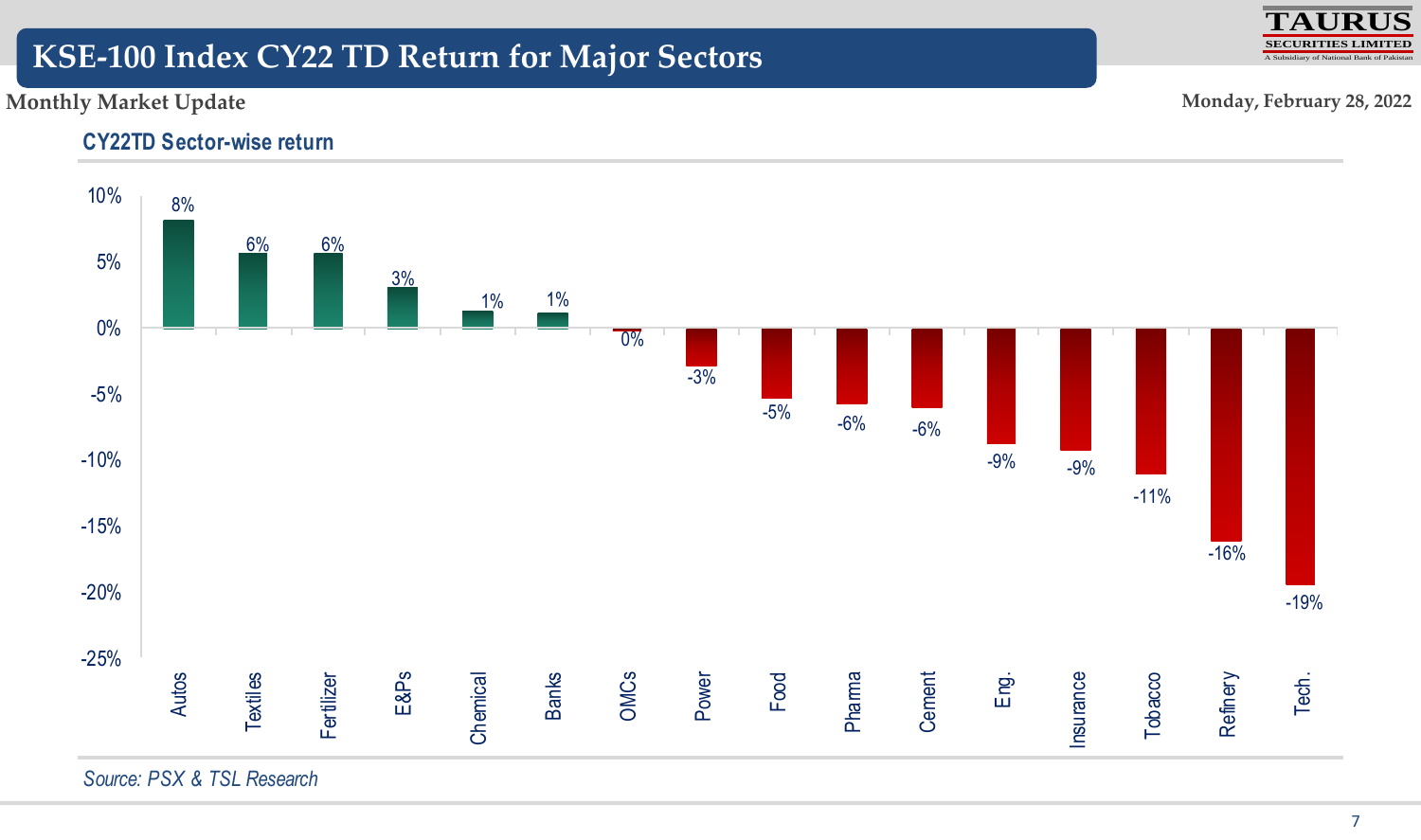# **Foreign Portfolio Investment Flows for Feb'22**



#### **Monthly Market Update**

**Monday, February 28, 2022**

| Feb'22 Portfolio Flows - FIPI vs LIPI (USD Mn) |                  |                   |         |              |               |        |         |              |             |               |        |        |
|------------------------------------------------|------------------|-------------------|---------|--------------|---------------|--------|---------|--------------|-------------|---------------|--------|--------|
| <b>Sectors</b>                                 | <b>FIPI</b>      |                   |         | <b>LIPI</b>  |               |        |         |              |             |               |        |        |
|                                                | <b>Gross Buy</b> | <b>Gross Sell</b> | Net.    | <b>Banks</b> | <b>Broker</b> | Comp.  | Indivi. | <b>Funds</b> | <b>NBFC</b> | <b>Others</b> | Insur. | Net.   |
| <b>Cement</b>                                  | 3.27             | (5.87)            | (2.60)  | 0.31         | 0.32          | 2.20   | 1.22    | (3.58)       | 0.02        | 1.56          | 0.55   | 2.60   |
| <b>Banks</b>                                   | 8.21             | (11.54)           | (3.33)  | 4.34         | (1.06)        | 4.52   | (1.69)  | (2.22)       | 0.03        | 0.70          | (1.28) | 3.34   |
| <b>Technology</b>                              | 20.34            | (28.29)           | (7.95)  | 4.10         | 0.08          | 0.05   | 0.94    | 1.97         | 0.02        | (2.06)        | 2.87   | 7.96   |
| <b>Textile</b>                                 | 5.72             | (2.99)            | 2.74    | 1.29         | 0.16          | 1.45   | (2.85)  | (1.92)       | 0.02        | (0.59)        | (0.29) | (2.74) |
| <b>Fertlizer</b>                               | 2.55             | (4.65)            | (2.10)  | (1.91)       | 0.45          | 1.95   | (2.00)  | 0.86         | 0.05        | 4.78          | (2.08) | 2.09   |
| <b>Others</b>                                  | 20.91            | (22.32)           | (1.41)  | (2.12)       | (0.77)        | 0.87   | 10.86   | (11.19)      | 0.17        | 7.03          | (3.43) | $1.42$ |
| <b>OMC</b>                                     | 4.04             | (4.30)            | (0.26)  | 0.71         | 0.41          | (0.46) | 1.31    | (1.24)       | (0.02)      | (0.11)        | (0.33) | 0.26   |
| <b>E&amp;P</b>                                 | 5.26             | (5.13)            | 0.12    | 1.20         | 0.76          | 2.01   | (4.77)  | 1.00         | (0.01)      | 1.44          | (1.76) | (0.13) |
| <b>Power</b>                                   | 2.35             | (2.09)            | 0.25    | 0.89         | (0.19)        | 0.71   | 0.96    | (1.83)       | (0.00)      | (0.74)        | (0.06) | (0.25) |
| Food                                           | 5.13             | (5.63)            | (0.50)  | 0.22         | (0.19)        | 0.22   | 0.28    | (0.12)       | (0.00)      | 0.61          | (0.51) | 0.50   |
| <b>Total</b>                                   | 77.78            | (92.82)           | (15.04) | 9.02         | (0.04)        | 13.51  | 4.26    | (18.26)      | 0.27        | 12.62         | (6.34) | 15.04  |

*Source: NCCPL & TSL Research*

- *Foreigners (including overseas Pakistanis) were net sellers of USD 15.04Mn worth of shares.*
- *Companies were the biggest buyers on the local front followed by Others and Banks.*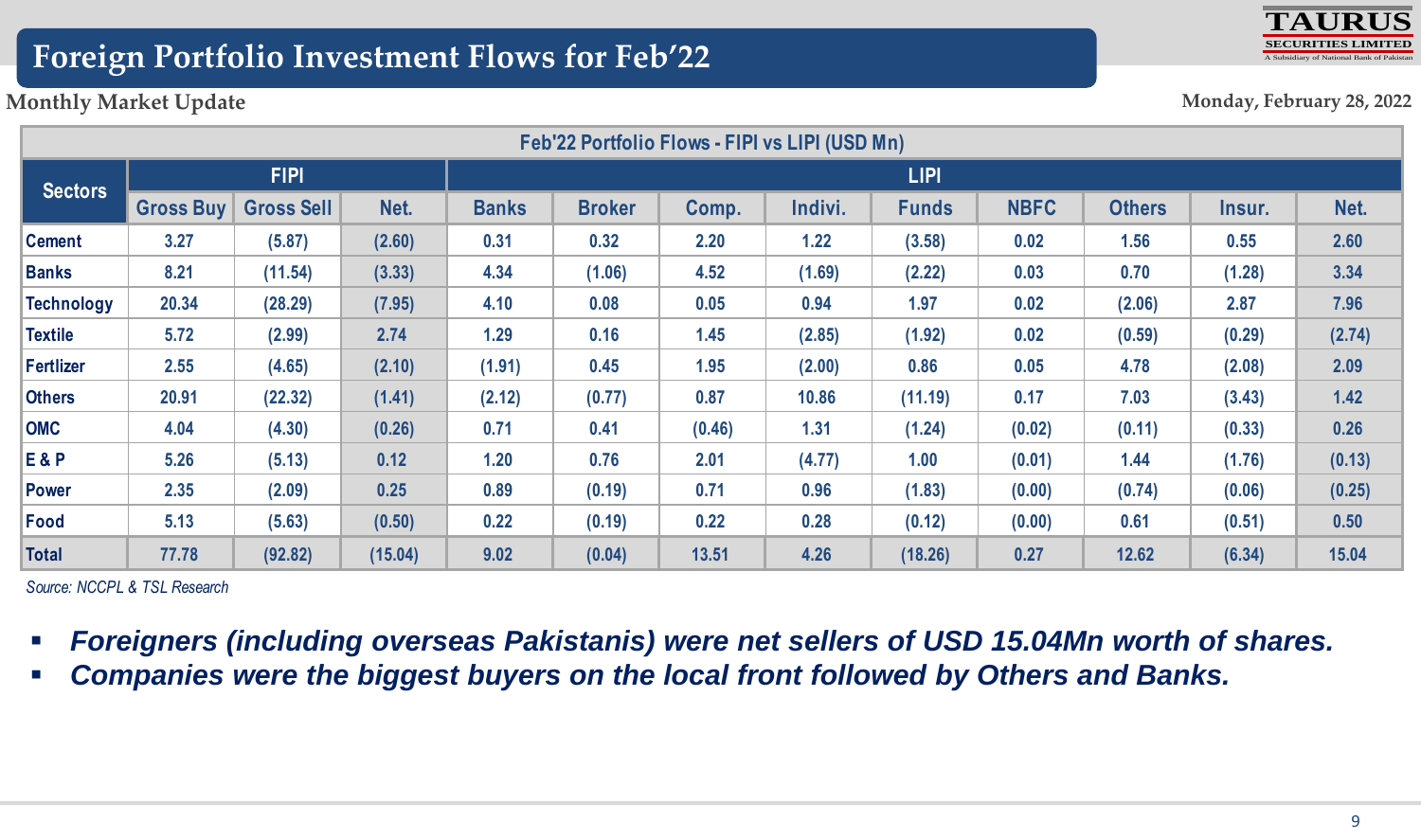# **Local Investment Portfolio Flows during Feb'22**

#### **Monthly Market Update**



#### **Mutual Fund activity for the month (USD Mn)**

*Source: NCCPL & Research*



#### *Source: NCCPL & TSL Research*



*Source: NCCPL & TSL Research*





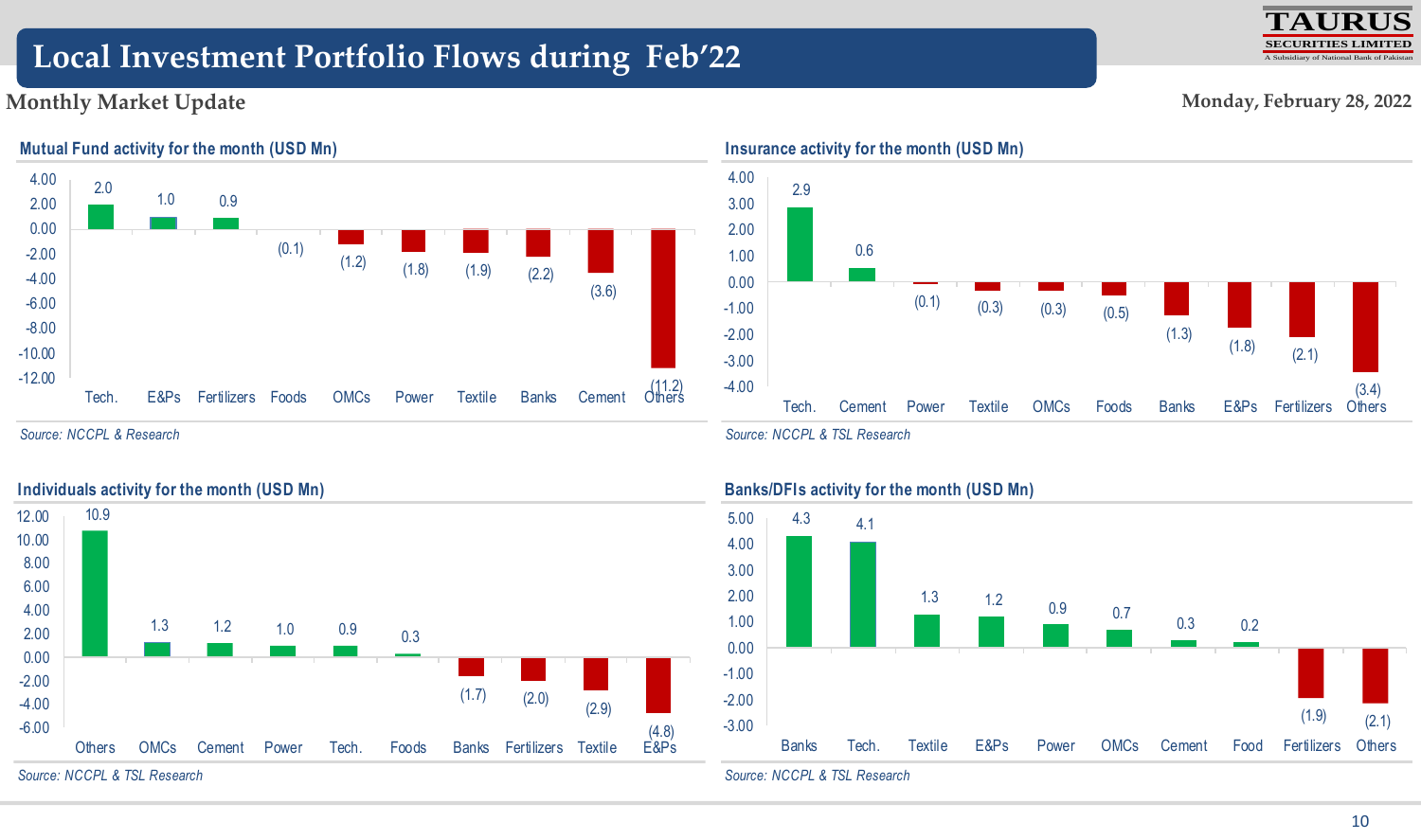# **Sector Outlook**

# **Monthly Market Update**



| <b>Sectors</b>    | <b>Stance</b>       | <b>Top-Picks</b>                   | <b>Triggers</b>                                                                                                                                                                                                                                                                                                                                                                                                                                                                                                                                                                                                                                     |  |  |  |  |  |
|-------------------|---------------------|------------------------------------|-----------------------------------------------------------------------------------------------------------------------------------------------------------------------------------------------------------------------------------------------------------------------------------------------------------------------------------------------------------------------------------------------------------------------------------------------------------------------------------------------------------------------------------------------------------------------------------------------------------------------------------------------------|--|--|--|--|--|
| <b>Banks</b>      | <b>Overweight</b>   | HBL, MEBL and<br><b>UBL</b>        | Rising interest rate scenario to bode well for lending and investment yields.<br>CY21 Universe earnings up 19%YoY. (Positive)<br>NIMs have bottomed-out, only way from here is upwards. (Positive)<br>TSL Banking Universe is currently trading at ~P/B(x) 0.8x, offering 10%<br>Surge in Government borrowing requirement to complement hefty liquidity in<br>dividend yield on a CY22 basis. (Positive)<br>the system due to M2 growth. (Positive)<br>Robust capital adequacy levels amid strong payouts. (Positive)<br>Asset quality remains robust with increased coverage. (Positive)                                                          |  |  |  |  |  |
| <b>Fertilizer</b> | <b>Overweight</b>   | <b>EFERT, ENGRO &amp; ·</b><br>FFC | • Attractive dividend yields (FFC 12%, EFERT 14%, ENGRO 9%). (Positive)<br>Improving farm economics. (Positive)<br>Fertilizer offtakes fell by 8%YoY in January. (Neutral)<br>GoP to devise DAP subsidy mechanism for Kharif season. (Positive)<br>• Positive outlook on domestic Urea and DAP prices.(Positive)<br>Tight supply of imported DAP. (Negative)<br>ENGRO to develop hybrid renewable energy park of 400MW. (Neutral)<br>WACOG bill likely to raise gas price and input costs. (Negative)                                                                                                                                               |  |  |  |  |  |
| E&Ps              | <b>Overweight</b>   | <b>OGDC &amp; MARI</b>             | PPL announced new discovery in Latif block. (Positive for PPL)<br>Oil prices surge above USD 100/bbl. (Positive)<br>Circular debt pile-up tying up cash. (Negative for OGDC, PPL)<br>PKR depreciation. (Positive)<br>Exploration in Abu Dhabi block expected to commence during FY23. (Positive) .<br>Passing of OGRA bill to address delay in price notification. (Positive)                                                                                                                                                                                                                                                                       |  |  |  |  |  |
| <b>Cements</b>    | Overweight          | <b>LUCK &amp; MLCF</b>             | International coal prices on the rise again (currently trading at USD 229/ton<br>(Mar'22), keeping the margins under-pressure. (Negative)<br>Prices in North on the rise again giving some breathing space to the players<br>• Both local and export dispatches have fallen due to slowdown in construction<br>to keep up with their margins. (Positive)<br>activity and some seasonal effect. (Negative)                                                                                                                                                                                                                                           |  |  |  |  |  |
| <b>Power</b>      | <b>Marketweight</b> | <b>HUBC</b>                        | Power tariff is likely to increase by PKR 6.10 per unit on account of fuel-cost<br>Power generation up 8.9%YoY during Januray'22. (Positive)<br>adjustment for the month of Dec'21. (Negative)<br>CPECA has urged the CPPA-G to pay overdue receivables of IPPs<br>Power sector circular debt still rising, currently at PKR 2.47Trn. (Negative)<br>established under CPEC. (Negative)                                                                                                                                                                                                                                                              |  |  |  |  |  |
| <b>OMCs</b>       | <b>Overweight</b>   | <b>PSO</b>                         | 7MFY22 industry sales volume jump 14.5%YoY. (Positive)<br>OMC Association (OMAP) seeks resolution of regulatory curbs on bank<br>Power plants start uplift of FO after month long hiatus causing FO stock pile-up.<br>financing for OMCs. (Neutral)<br>(Neutral for PSO, APL)<br>IPP payouts expected to improve liquidity - HUBC paid PSO ~PKR 45Bn.<br>OMCs likely to book high inventory gains with rising oil prices. (Positive)<br>(Positive for PSO)<br>WACOG Bill to improve gas revenue collection and ultimately improve PSO's<br>High retail fuel prices to dampen demand. (Neutral)<br>liquidity. (Positive for PSO)<br>4.4 <sub>1</sub> |  |  |  |  |  |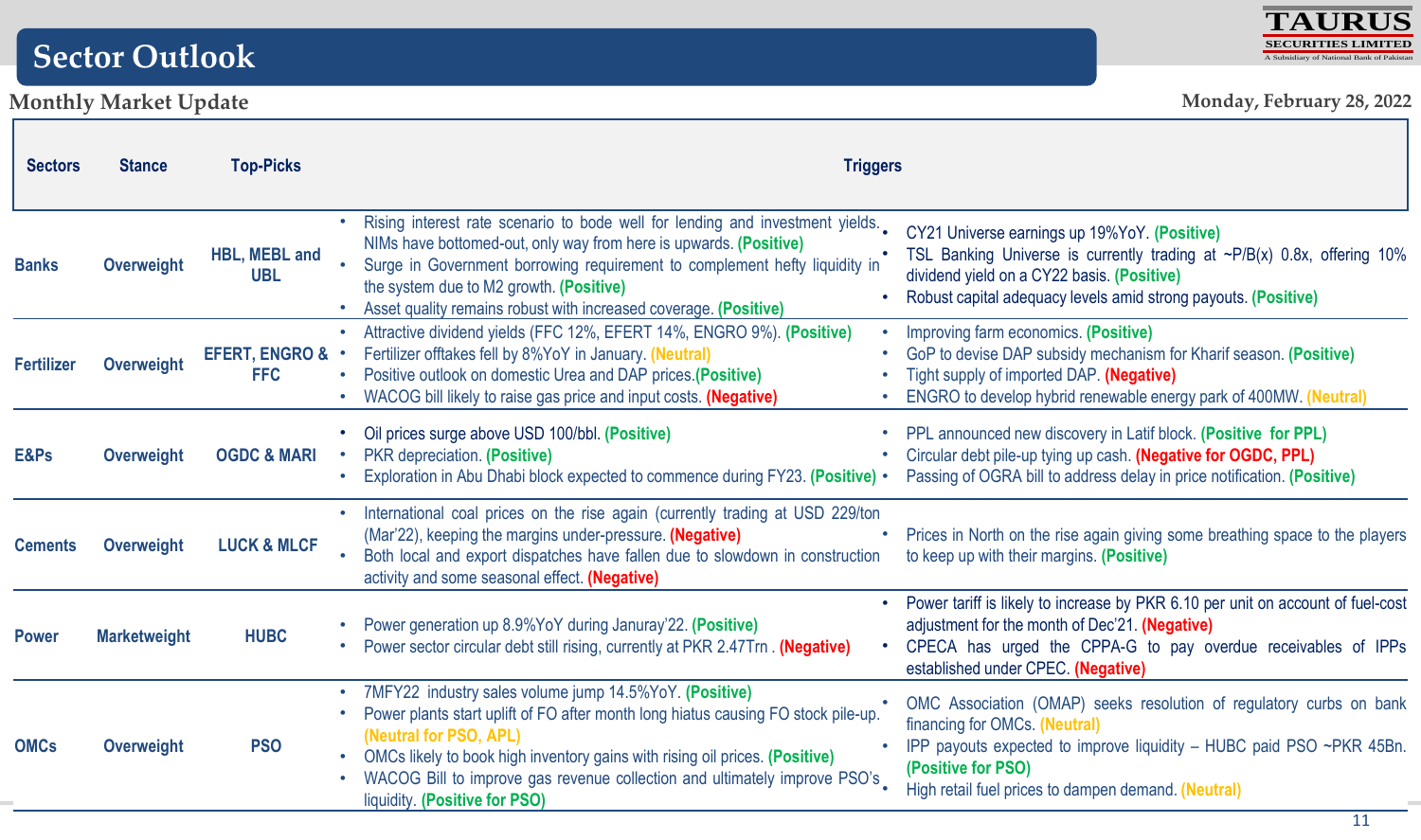# **Sector Outlook**



| <b>Sectors</b>                     | <b>Stance</b><br>Overweight | <b>Top-Picks</b><br><b>INDU</b> | <b>Triggers</b>                                                                                                                                                                                                                                    |                                                                                                                                                                                                                                                     |  |  |  |
|------------------------------------|-----------------------------|---------------------------------|----------------------------------------------------------------------------------------------------------------------------------------------------------------------------------------------------------------------------------------------------|-----------------------------------------------------------------------------------------------------------------------------------------------------------------------------------------------------------------------------------------------------|--|--|--|
| <b>Autos</b>                       |                             |                                 | Increasing prices of POL products is likely to dent some sales going-<br>forward.(Negative)<br>PKR 1.8Bn worth of order placed for police vehicles by Sindh Police . (Positive<br>for INDU)<br>Auto-financing remains flat at PKR 390Bn. (Neutral) | Increase in RD from 15% to 50% on imported CBU's and restriction on<br>financing is being reflected by the demand for CBUs translating into locally<br>produced models. (Neutral)                                                                   |  |  |  |
| <b>Engineering</b>                 | Overweight                  | <b>MUGHAL &amp; ISL</b>         | Long-steel producers enjoy strong pricing power. (Positive for MUGHAL and •<br>ASTL)<br>Increasing copper demand in China. (Positive for MUGHAL)<br>Low flat steel volumes to dent player profitability. (Negative)                                | High International HTC prices. (Negative)<br>Rising graded market share. (Positive)<br>Removal of SRO-640 to unleash CRC demand from pipe industry. (Positive<br>for ISL)                                                                           |  |  |  |
| <b>Chemical</b>                    | Overweight                  | <b>EPCL</b>                     | PVC margins remain strong due to global supply disruptions. (Positive)<br>Textile sector has uplifted demand for Caustic Soda, PTA, PSF & H202.•<br>(Positive)                                                                                     | • WACOG bill likely to increase input costs. (Negative)<br>Expiry of anti dumping duties imposed on PVC imports by Jun'22 to allow<br>cheaper imports. (Negative for EPCL)                                                                          |  |  |  |
| <b>Textile</b><br><b>Composite</b> | <b>Overweight</b>           | <b>ILP</b>                      | Approval of New Textile & Apparel policy to up-lift exports. (Positive)<br>Textile sector observed a historic high of USD 10.36Bn exports in 7MFY22,<br>up 32%YoY. (Positive)                                                                      | PKR devaluation to support export earnings. (Positive)<br>Hike in cotton and polyester price internationally. (Negative)                                                                                                                            |  |  |  |
| <b>Pharma</b>                      | <b>Marketweight</b>         | <b>SEARL</b>                    | Increase in drug prices (CPI linked) to support profitability (Positive)<br>Diversifying portfolio mix. (Positive)                                                                                                                                 | • Healthcare spending to slow down due to inflationary pressures. (Negative)<br>Rupee devaluation to hit margins as most raw materials are imported and<br>make-up most of the cost of sales. (Negative)<br>SEARL 1HFY22 PAT down 4%YoY. (Negative) |  |  |  |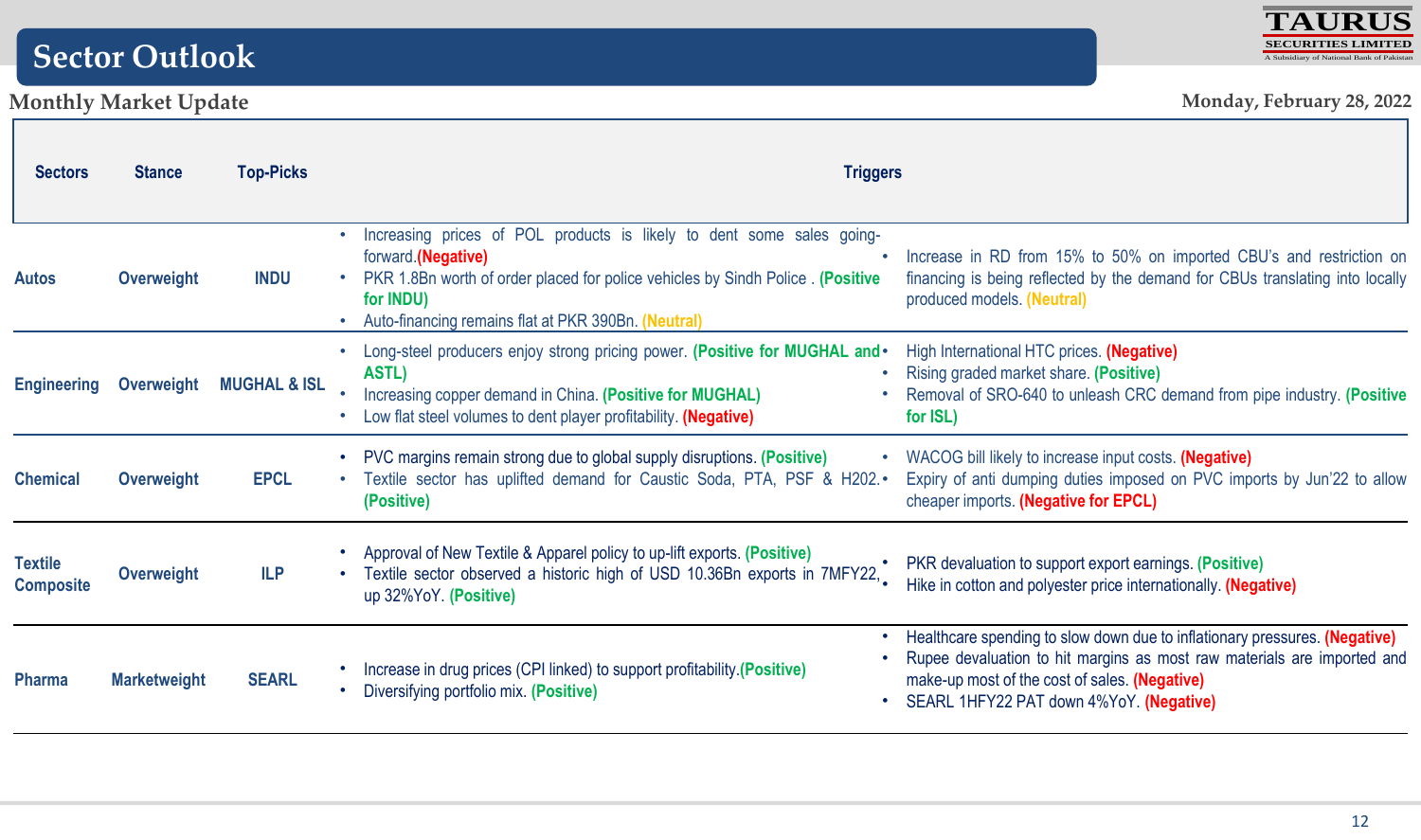

#### **SECP Research Entity Notification Number: REP-040 Analyst Certification**

The research analyst(s), if any, denoted by AC on the cover of this report, who exclusively reports to the research department head, primarily involved in the preparation, writing and publication of this report, certifies that (1) the views expressed in this report are unbiased and independent opinions of the Research Analyst which accurately reflect his/her personal views about all of the subject companies/securities and (2) no part of his/her compensation was, is or will be directly or indirectly related to the specific recommendations or views expressed in this report. The research analyst or any of its close relatives do not have a financial interest in the securities of the subject company aggregating more than 1% of the value of the company and the research analyst or its close relative have neither served as a director/officer in the past 3 years nor received any compensation from the subject company in the past 12 months. The Research analyst or its close relatives have not traded in the subject security in the past 7 days and will not trade in next 5 days.

#### **Disclosure of Financial Interest**

TSL or any of its officers and directors does not have a significant financial interest (above 1% of the value of the securities of the subject company) in the securities of the subject company. However, NBP and BOK, being associates of TSL, may trade or have significant financial interest, under normal course of business, in the subject company from time to time. Under normal course of business, TSL, their respective directors, officers, representatives, employees and/or related persons may have a long or short position in any of the securities or other financial instruments mentioned or issues described herein at any time and may make a purchase and/or sale, or offer to make a purchase and/or sale of any such securities or other financial instruments from time to time in the open market or otherwise. TSL or its employees may trade contrary to the recommendation given by TSL Research through this report or any other. TSL may be providing, or have provided within the previous twelve months, significant advice or brokerage services to the subject company. TSL may have, within the past twelve months, served as manager or co-manager of a public offering of securities for, or currently may make a primary market in issues of, any or all, the entities mentioned in this report or received compensation for corporate advisory services, brokerage services or underwriting services from the subject company. TSL or any other of its officers and directors have neither served as a director/officer in any company under TSL research coverage in the past 3 years nor received any compensation from the subject company in the past 12 months.

#### **Disclaimer**

This report has been prepared by Taurus Securities Ltd (hereinafter referred as TSL) and is provided for information purposes only. Under no circumstances is to be used or considered as an offer to sell or solicitation of any offer to buy. While all reasonable care has been taken to ensure that the information contained therein is not untrue or misleading at the time of publication, we make no representation as to its accuracy or completeness and it should not be relied upon as such. This report is provided solely for the information of professional advisers who are expected to make their own investment decisions without undue reliance on this report. Statements regarding future prospects may not be realized while all such information and opinions are subject to change without notice. TSL recommends investors to independently evaluate particular investments and strategies and it encourages investors to seek the advice of a financial advisor.

Investments in capital markets are subject to market risk and TSL accepts no responsibility whatsoever for any direct or indirect consequential loss arising from any use of this report or its contents. In particular, the report takes no account of the investment objectives, financial situation and particular need of individuals, who should seek further advice before making any investment or rely upon their own judgment and acumen before making any investment. The views expressed in this document are those of the TSL Research Department and do not necessarily reflect those of TSL or its directors.

TSL may, to the extent permissible by applicable law or regulation, use the above material, conclusions, research or analysis in which they are based before the material is disseminated to their customers.

TSL, as a full-service firm, has/intends to have business relationships, including investment-banking relationships, with the companies in this report. Investors should be aware of that the TSL may have a conflict of interest that could affect the objectivity of the report. Investors should consider this report as only a single factor in making their investment decision.

TSL claims responsibility for Research or other publication disseminating ONLY through its official channels (email address, TSL Web etc.) and DOES NOT take ownership/responsibility for report(s) circulated through other sources (social media, website, blogs etc.) under the name of the organization. TSL Management reserves the right to take action against unauthorized reproduction, distribution or publication of its reports.